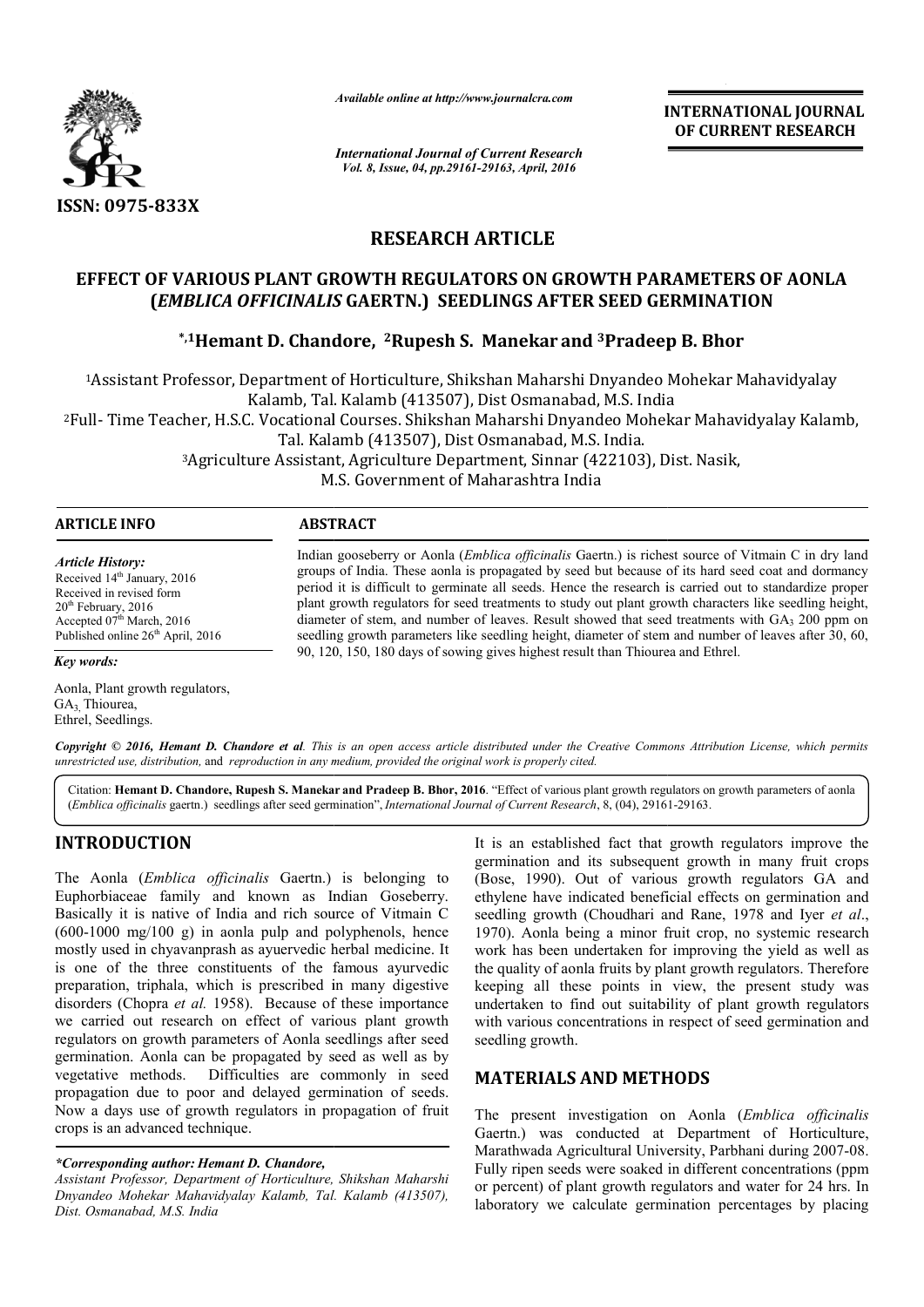soaked seeds between the blotting paper in Petri dishes. These presoaked seeds are sown in polythene bags of 200 gauge and 5 x 7" size which filled with sterilized soil along with FYM. Simple randomized block design with 11 treatments and 3 replications are designed for this experiment these are Control (no soaking)- T0, Water soaking- T1, GA3 100 ppm- T2, GA3 150 ppm- T3, GA3 200 ppm- T4, Thiourea 1 per cent- T5, Thiourea 2 per cent- T6, Thiourea 3 per cent- T7, Ethrel 1000 ppm- T8, Ethrel 2000 ppm- T9, Ethrel 3000 ppm- T10. All cultural operations like regular irrigation , weeding etc. should be carried out time to time. Various observations of seedling growth on its growth parameters are recorded properly and analyzed statistically by using the method of Panse and Sukhatme (1985).

**Table 1. Effect of plant growth regulators on height of aonla seedlings (cm)**

| Treatments              | Days after sowing |       |       |       |       |       |
|-------------------------|-------------------|-------|-------|-------|-------|-------|
|                         | 30                | 60    | 90    | 120   | 150   | 180   |
| Control (no soaking)    | 8.4               | 13.20 | 18.70 | 23.10 | 31.20 | 40.12 |
| Water soaking           | 9.7               | 14.18 | 20.10 | 30.70 | 40.42 | 50.30 |
| $GA_3 100 ppm$          | 10.40             | 20.94 | 30.50 | 45.50 | 65.14 | 85.70 |
| $GA_3$ 150 ppm          | 11.03             | 20.61 | 33.80 | 48.20 | 68.13 | 88.82 |
| GA <sub>3</sub> 200 ppm | 11.59             | 20.52 | 35.45 | 50.32 | 70.21 | 90.16 |
| Thiourea 1 per cent     | 10.54             | 15.54 | 25.37 | 35.62 | 45.52 | 55.30 |
| Thiourea 2 per cent     | 11.52             | 18.06 | 28.65 | 38.15 | 48.17 | 58.62 |
| Thiourea 3 per cent     | 10.61             | 20.59 | 30.15 | 40.17 | 50.31 | 60.14 |
| Ethrel 1000 ppm         | 9.94              | 15.41 | 25.20 | 35.19 | 50.82 | 65.28 |
| Ethrel 2000 ppm         | 10.18             | 20.70 | 30.10 | 40.22 | 50.19 | 60.42 |
| Ethrel 3000 ppm         | 8.2               | 11.40 | 14.14 | 17.30 | 21.20 | 25.26 |
| $S.E.+$                 | 0.263             | 0.316 | 0.243 | 0.187 | 0.302 | 0.255 |
| CD at 5 per cent        | 0.774             | 0.932 | 0.718 | 0.552 | 0.890 | 0.752 |

**Table 2. Effect of plant growth regulators on stem diameter of aonla seedlings (mm)**

| Treatments           | Days after sowing |       |       |       |       |       |
|----------------------|-------------------|-------|-------|-------|-------|-------|
|                      | 30                | 60    | 90    | 120   | 150   | 180   |
| Control (no soaking) | 1.0               | 1.49  | 2.0   | 2.6   | 3.3   | 4.0   |
| Water soaking        | 1.5               | 2.0   | 2.6   | 3.2   | 3.8   | 4.5   |
| $GA_3$ 100 ppm       | 1.6               | 2.16  | 3.8   | 5.0   | 6.2   | 7.5   |
| $GA_3$ 150 ppm       | 1.8               | 3.0   | 4.2   | 5.6   | 7.0   | 8.5   |
| $GA_3 200$ ppm       | 1.9               | 3.40  | 4.9   | 6.6   | 8.3   | 10.0  |
| Thiourea 1 per cent  | 1.3               | 2.30  | 3.50  | 4.7   | 5.9   | 7.2   |
| Thiourea 2 per cent  | 1.4               | 2.40  | 3.59  | 4.8   | 6.0   | 7.3   |
| Thiourea 3 per cent  | 1.5               | 2.50  | 3.7   | 4.9   | 5.1   | 7.4   |
| Ethrel 1000 ppm      | 1.5               | 2.50  | 3.6   | 4.8   | 6.0   | 7.3   |
| Ethrel 2000 ppm      | 1.6               | 2.60  | 3.7   | 4.9   | 6.1   | 7.2   |
| Ethrel 3000 ppm      | 1.0               | 1.50  | 2.0   | 2.5   | 3.0   | 3.5   |
| $S.E.+$              | 0.117             | 0.219 | 0.276 | 0.286 | 0.324 | 0.268 |
| CD at 5 per cent     | 0.347             | 0.647 | 0.814 | 0.843 | 0.955 | 0.790 |

**Table 3. Effect of plant growth regulators on number of leaves of aonla seedlings**

| Treatments              | Days after sowing |       |       |       |       |       |
|-------------------------|-------------------|-------|-------|-------|-------|-------|
|                         | 30                | 60    | 90    | 120   | 150   | 180   |
| Control (no soaking)    | 4.5               | 7.3   | 10.1  | 13.0  | 16.0  | 20.0  |
| Water soaking           | 4.4               | 9.3   | 14.1  | 19.0  | 24.0  | 30.0  |
| GA <sub>3</sub> 100 ppm | 4.2               | 15.1  | 30.0  | 50.0  | 70.0  | 89.0  |
| $GA_3$ 150 ppm          | 4.5               | 19.3  | 35.1  | 58.33 | 75.0  | 95.0  |
| $GA_3 200$ ppm          | 6.6               | 20.3  | 40.1  | 60.0  | 80.0  | 100.0 |
| Thiourea 1 per cent     | 4.6               | 9.3   | 14.1  | 22.0  | 28.0  | 35.0  |
| Thiourea 2 per cent     | 4.3               | 9.1   | 15.0  | 21.0  | 29.0  | 40.0  |
| Thiourea 3 per cent     | 4.1               | 10.0  | 20.0  | 30.0  | 40.0  | 50.0  |
| Ethrel 1000 ppm         | 4.2               | 10.1  | 20.0  | 30.0  | 45.0  | 60.0  |
| Ethrel 2000 ppm         | 4.4               | 9.2   | 15.0  | 25.0  | 35.0  | 45.0  |
| Ethrel 3000 ppm         | 2.43              | 4.2   | 6.0   | 8.0   | 10.0  | 15.0  |
| $S.E.+$                 | 0.421             | 0.762 | 0.253 | 1.070 | 0.194 | 0.282 |
| CD at 5 per cent        | 1.241             | 2.244 | 0.744 | 3.154 | 0.572 | 0.833 |

## **RESULTS AND DISCUSSION**

The growth contributing characters of aonla seedlings are height, diameter of stem, number of leaves, which were critically studied at interval of 30 to 180 days of sowing. These criteria are responsible for vigour and fruitfulness of the plant. The results described earlier indicate striking effects of the GA3, thiourea, ethrel, distilled water soaking and control on a various growth parameters of growth of aonla.

## **Height of seedling**

The data in Table-4 shown that significantly maximum height  $(11.59 \text{ to } 90.16 \text{ cm})$  was observed in 200 ppm  $GA_3$  treatment after 30 to 180 days of sowing. As the concentration of  $GA_3$ increased from 100 to 200 ppm there was consistent and progressive increase in the production of height. All the concentrations of GA3 significantly increased the height of seedling over control. Application of higher concentrated GA3 reveals that uptake of GA3 hormone is responsible for cell elongation which increase the seedling height. These results were in close agreement with the results obtained by Randhawa and Singh (1959) by using  $GA<sub>3</sub>$  100 ppm in Jullunduri khatti rootstock, Tendulkar (1978) by using  $GA_3$ 200 or 250 ppm in sapota and rayan. As concentration of thiourea increased from 1 per cent to 3 per cent, height also observed to increase from 55.30cm to 60.14cm in aonla. Similar results were reported by Nikam (1985) in ber and wood apple, Gholap *et al* (2000) by using thiourea 200 ppm in aonla, In the experiment as ethrel concentration increased it was found that higher concentration have toxic effect on seedling growth in respect of height. Though ethrel 1000 ppm and 2000 ppm found to be just better (65.28cm to 60.42 cm) over control (40.12cm) but 3000 ppm found to be exclusively harmful (25.26cm) for seedling growth as it stunted the growth of seedling in most of the seedlings. Similar results were reported by Nikam (1985) that all treatments of ethrel was ineffective for increasing the length as well as diameter of stem at higher concentration, the length of main root was significantly decrease over control.

#### **Diameter of stem (mm)**

The data showed in Table no 02 observed that application of  $200$  ppm concentrated  $GA_3$  in aonla given maximum stem diameter (10mm) also  $GA_3$  treatment from 100 ppm to 200 ppm concentration consistently increased stem diameter. The findings were confirmed to be in close consideration with Prasad and Singh (1980) with 150 ppm in acid lime, Agha *et al.*  $(1990)$  by using  $GA_3$  50-200 ppm in sour orange and citrage, Thiourea resulted in increased rate of stem diameter as concentration increased. It was found to increase stem diameter 7.2 mm to 7.4 mm from 1 to 3 per cent. These findings were supported by Nikam (1985) that stem diameter increased with increased concentration of thiourea in ber, Gholap *et al.* (2000) by using thiourea 200 ppm in aonla, As ethrel at higher concentrations found to produce toxic effect, it was seem to decrease stem diameter 7.3 mm to 3.5 mm with increase in concentration 1000 to 3000 ppm. These findings were supported by Nikam (1985) reported that ethrel was ineffective for increasing the stem diameter at higher concentrations.